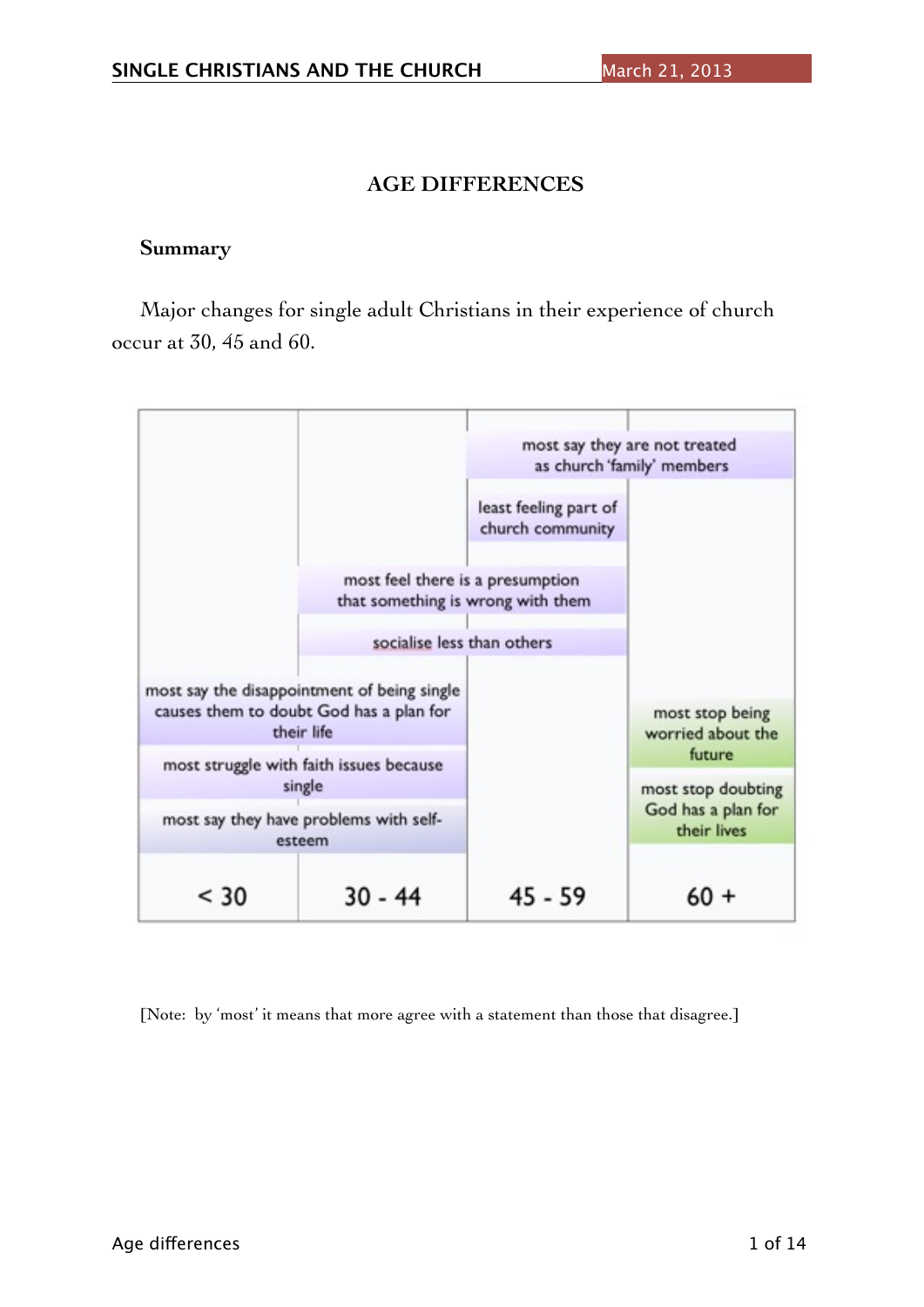There are some general trends through the age groups.

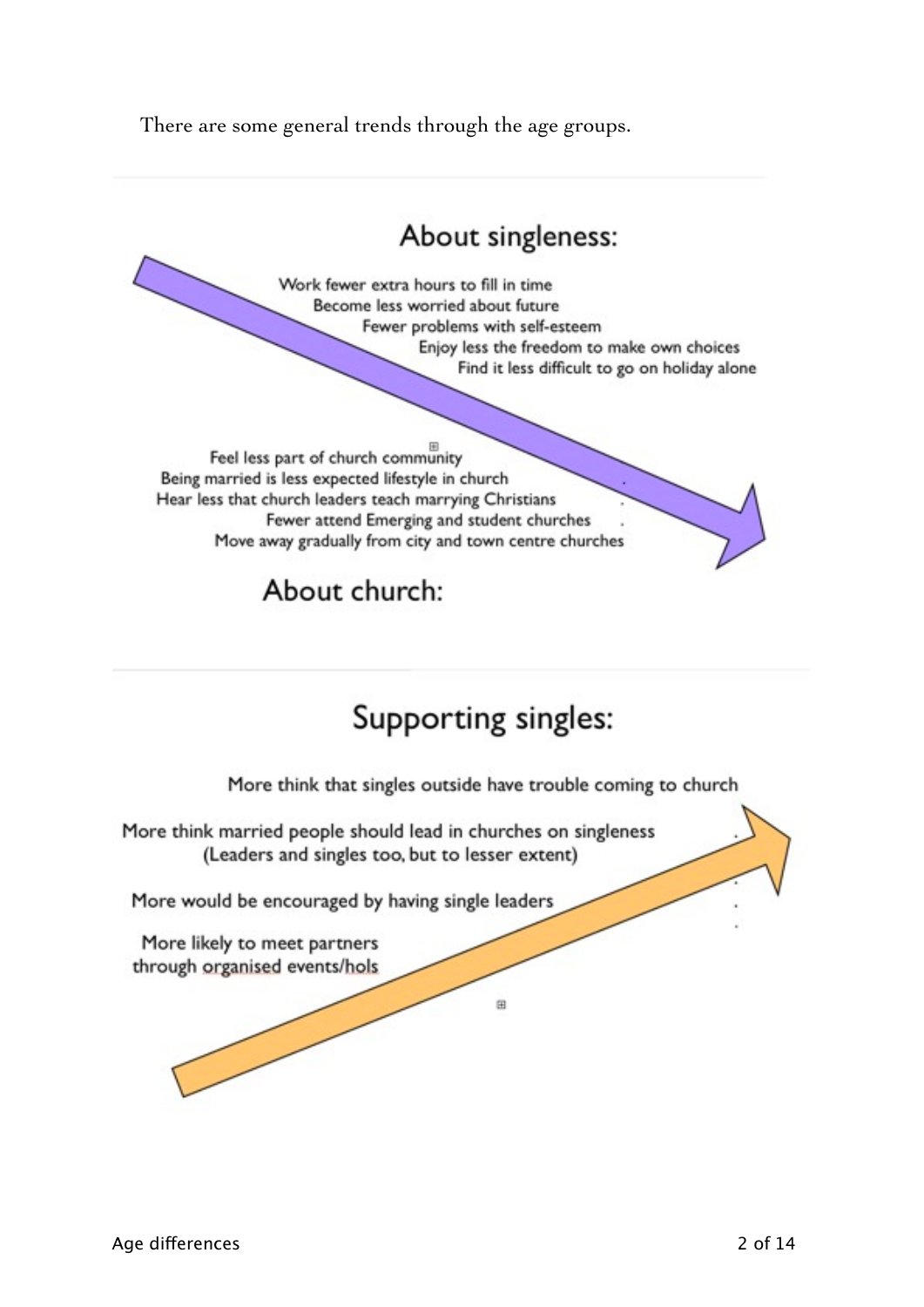# **Overview**

One would expect there to be differences in attitude, views and behaviour between single adult Christians of different ages and there are.

First we tested at which age points such differences emerge, looking at bands starting 20, 25, 30, 35, 40, 45….etc. It would, for example, have been convenient to have tied results to the official UK National Statistics ten-year age bands. However, statistical analysis shows that there are four clear main groups  $\lt 30$ , 30 – 44, 45 – 59, 60+ with changes of attitude and behaviour happening at 30, 45, and 60.

One can speculate about these particular points in relation to singleness, but some known factors are the following:

- The average age of first marriage in UK is 30 (slightly more for a man, slightly less for a woman). So someone single will move from being the majority to being in the minority.
- The age of 45 has two reasons for being distinctive. The first is it is the time when most women know that they will almost certainly not have children. The second is that it coincides with the deepest point of men's self-esteem [DN check recent data} - the so-called midlife crisis.
- The age of 60 has been the UK retiral age for working women until recently and is also reported to be the time when many both genders start making preparation for post-working life.

Although there are many general trends through age, some unexpected, there are specific changes that occur at 30, 45 and 60. We first address the general trends and then look at what happens that is distinctive for the different age bands.

## **General trends**

There are some general trends across the age groups, whether increasing or decreasing:

## **A drift from Emerging, Student and city/town centre churches**

The numbers attending Emerging churches/ alternative worship and Studentfocused churches both decline gradually. However even in the 60+ group, over 1 in 20 say they attend an Emerging church and just under 1 in 20 say they attend a student-focused church. They also move gradually away from City/town centre churches, from 5 in 10 to 4 in 10.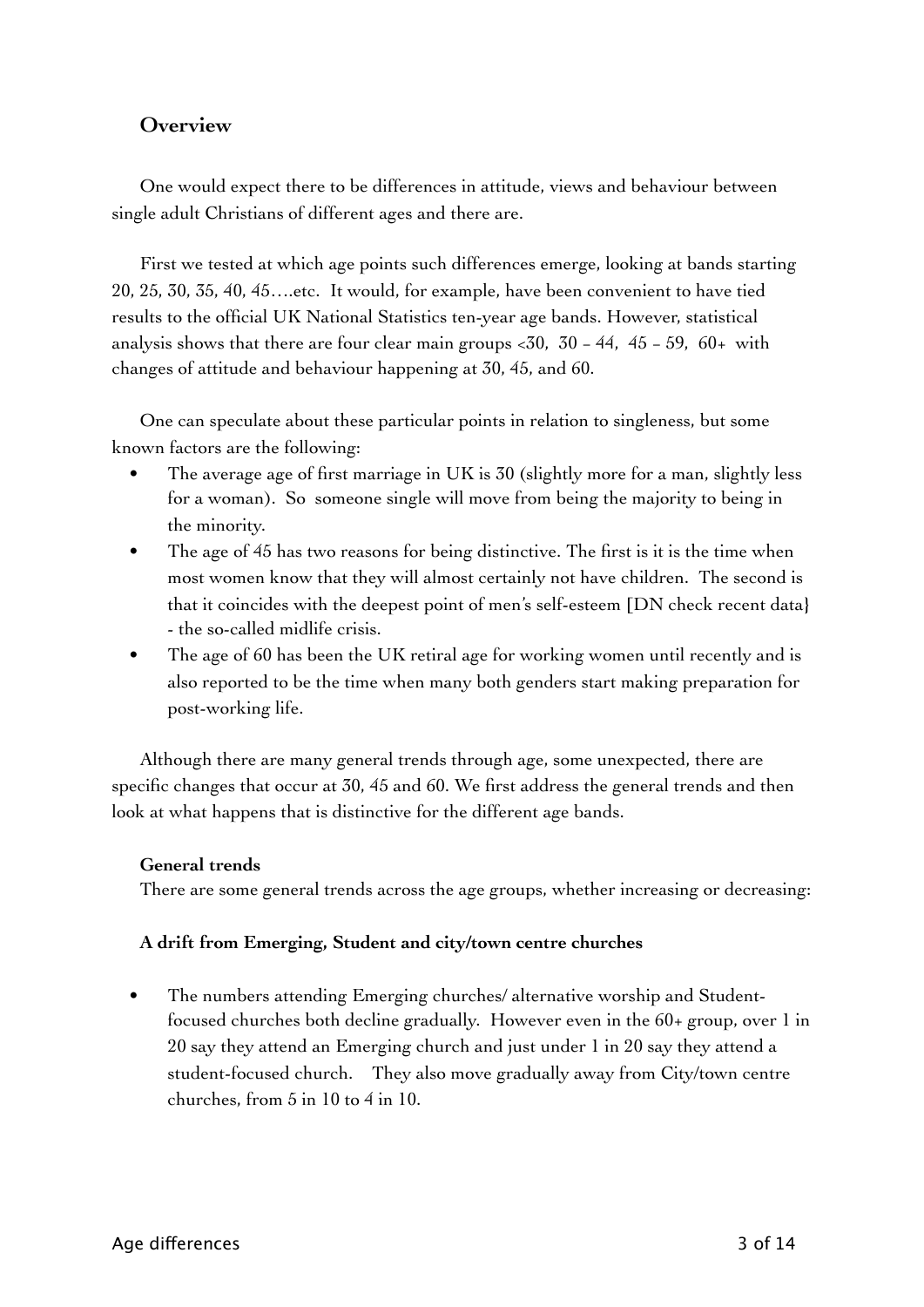# **Single christians feel less part of their church community as they get older**

Single adult christians are (on average) positive about feeling part of the church community, however this declines over time, with a sharp drop at the age of 30. In parallel to this, as single Christians get older they think that single people outside the church find problems going to church just because they are single.

### **Trends in issues about singleness**

- Work extra hours at least once each week to fill in the time, but steadily decreasing
- Enjoy less the freedom to make their own choices
- Become less worried about the future
- Have fewer problems with self-esteem
- Find it less difficult to go on holiday alone
- Increasingly think that married people should take lead in addressing needs and issues of singleness, with single people and leaders both increasing too, but much at much lower levels than the thinking that married people should do so.
- Decreasingly think that Christian organisations outside individual churches should do so.
- Increasingly feel that their own church can encourage single members by having singles in leadership roles.

#### **Marriage trends**

- Decline in being married as the expected and accepted lifestyle of the church
- Decline in hearing church leaders teach that Christians should only marry those who share their faith.
- Increasingly think best way to meet potential partners is through organised events and holidays

## **Specific issues for different age groups**

#### **< 45**

- More than any other age group <30 and 30-44 year olds say that being on their own has made them struggle with their faith.
- In particular the disappointment of being single has caused them to doubt God has a plan for their lives.
- It is the age group that say it would help them to have more teaching, guidance or study materials to understand their faith in the context of being single.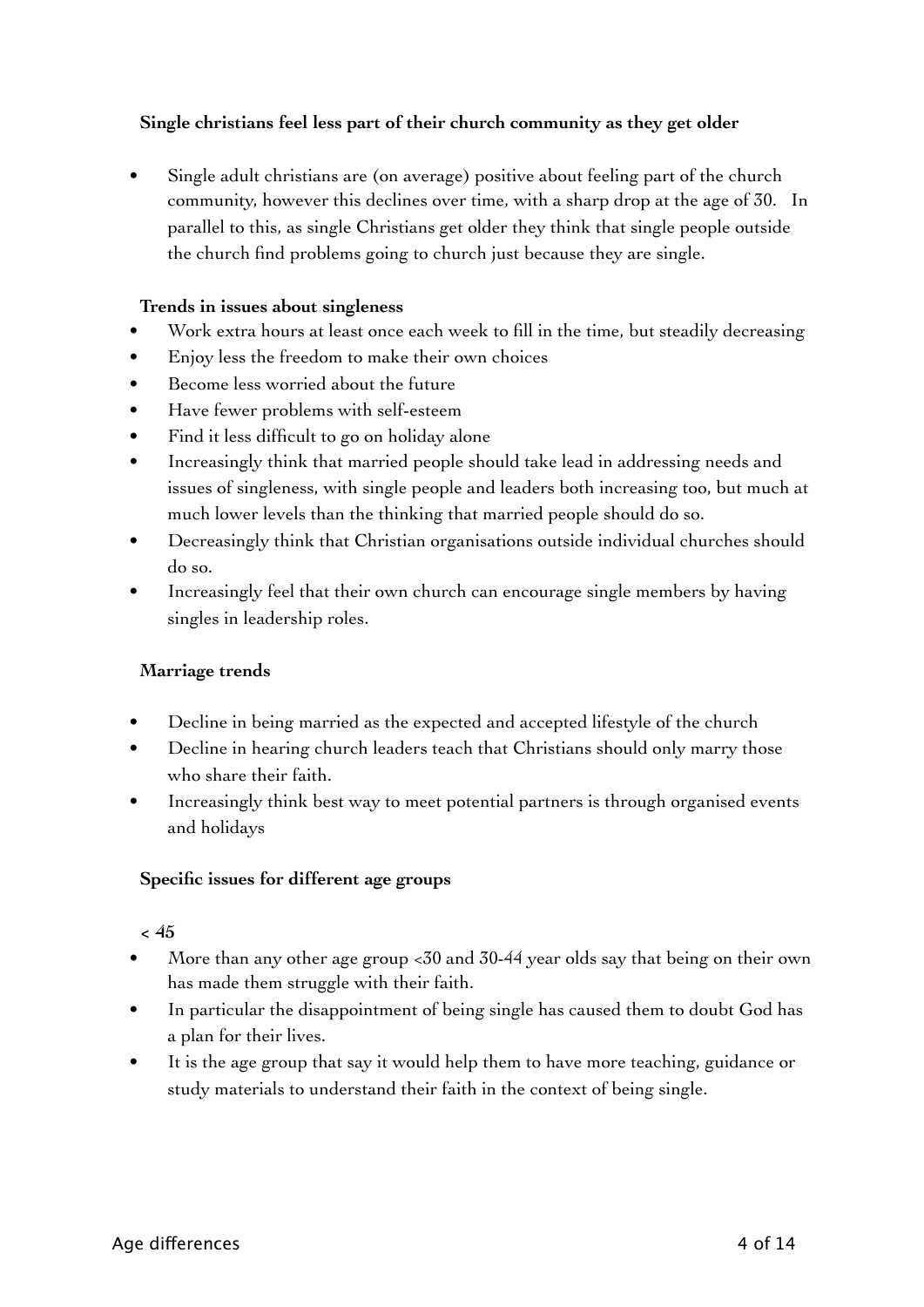# **30-60 year olds**

- More 30-60 year olds agree than disagree that they feel as if there is a presumption there must be something wrong with them because they are single.
- They socialise less than the under 30s and over 60s.

## **45-60 year olds**

- 45-60 year olds particularly say that they feel less accepted member of the congregation because single.
- However, they do enjoy the aspect of being single of having a more peaceful home than other age groups do.
- They participate in hobbies or sports once a week far less than others.

# **45-60+**

- At the age of 45 and over, more people agree than disagree that the church says it is a family but doesn't treat singles as family members.
- They start to enjoy less the benefits of independence in singleness than those of younger ages.
- However, they more report they have less problems with self-esteem than younger age groups.
- Fewer report that being on their own has made them struggle with their faith.

## **60+**

- Up to the age of 60, more people agree than disagree that they are worried about the future. This reverses at 60, and more report as being less worried.
- The disappointment of being single causing them to doubt God has a plan for their lives also changes, with fewer agreeing with this for the first time through the age groups.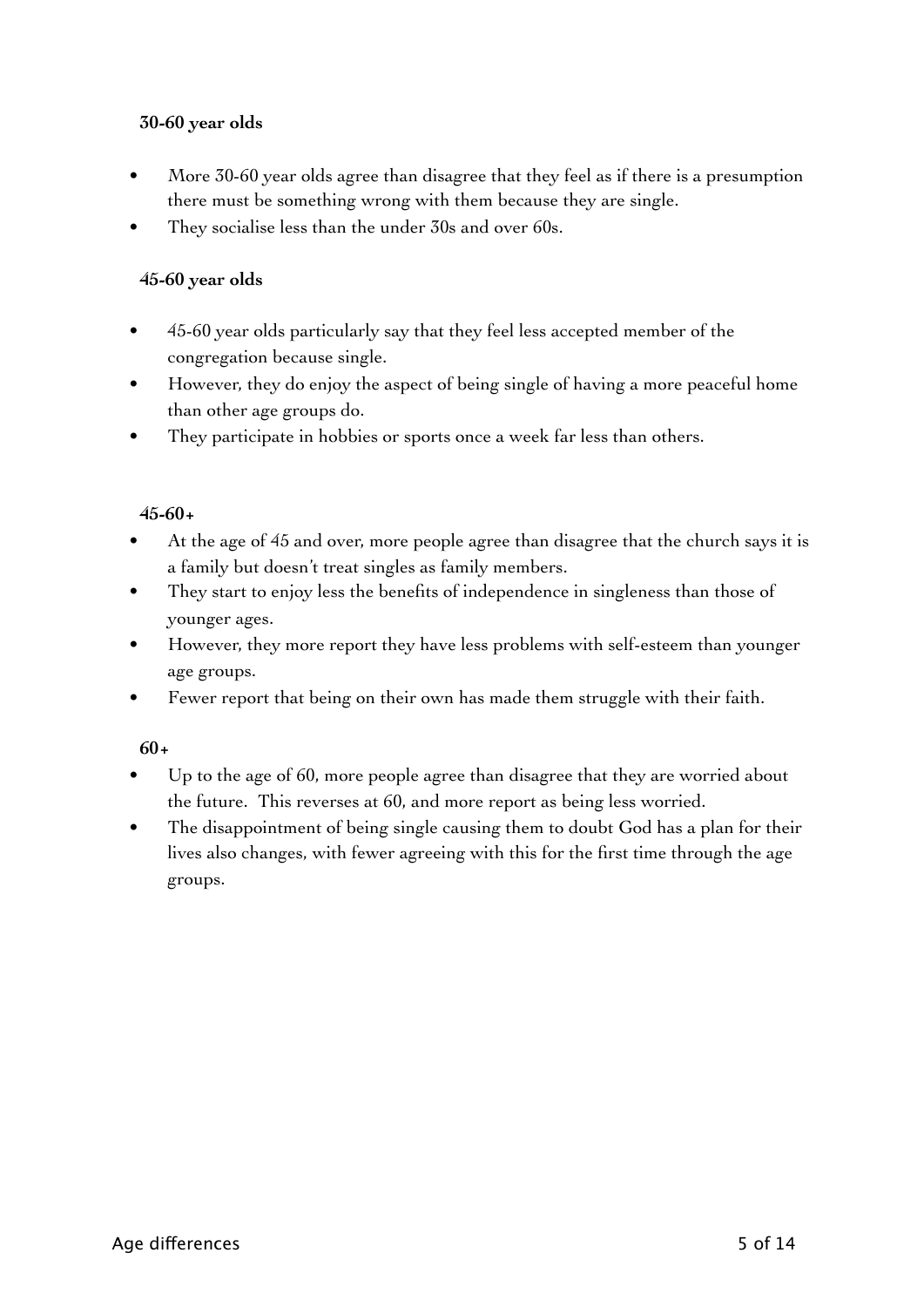# **AGE DIFFERENCES**

#### **Methodology**

All relationships presented below are derived from identified associations which are significant at the *P* < 0.001 level.

(Although *P* < 0.05 is the conventional level of significance employed in scientific research, a more stringent threshold was used in this study, in order to account for multiple testing. Applying this more stringent *P*-value threshold substantially reduces the amount of falsepositives reported from the data / information collected in this survey).

#### **The following statistically significant differences by age were identified:**

• Description of church most often attend:

| Emerging  |      |
|-----------|------|
| Age Group | %    |
| $30$      | 14.0 |
| $30 - 44$ | 74   |
| 45-59     | 7.9  |
| 60+       | 6 4  |

| Student focused |      |  |
|-----------------|------|--|
| Age Group       | %    |  |
| $30$            | 18.0 |  |
| 30-44           | 10.9 |  |
| 45-59           | 5.4  |  |

60+ 4.5

Church location:

| City or Town Centre |      |
|---------------------|------|
| Age Group           | %    |
| $30$                | 50.1 |
| $30 - 44$           | 49.0 |
| 45-59               | 42.8 |
| 60+                 | 40.1 |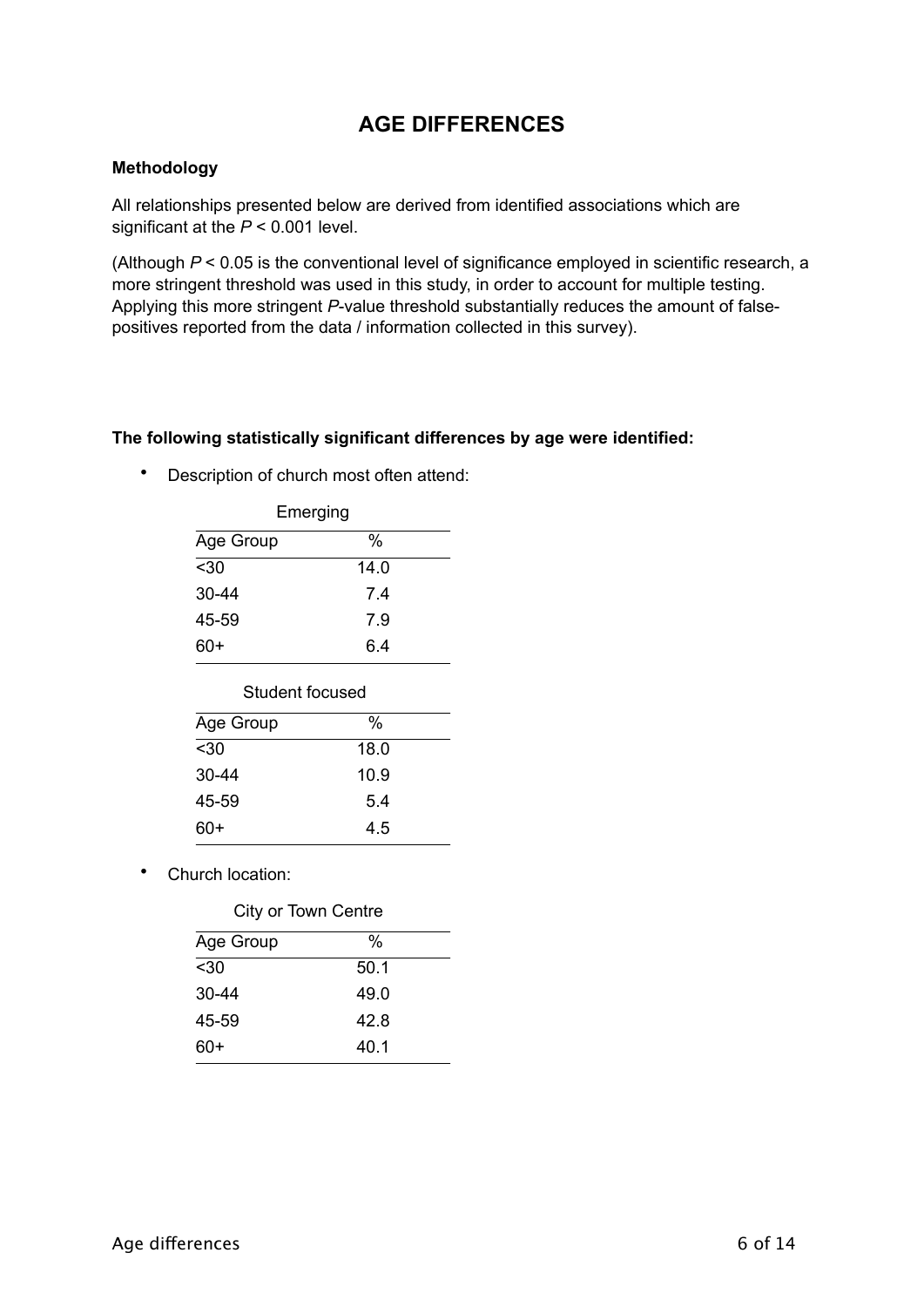• Do you think that single people outside the church find particular problems about Christianity or to going to church simply because they are single:

| Yes       |      |  |
|-----------|------|--|
| Age Group | %    |  |
| $30$      | 22.9 |  |
| $30 - 44$ | 28.0 |  |
| 45-59     | 34.4 |  |
| 60+       | 39.2 |  |

- Acceptance by the church:
	- I feel part of the church community (Strongly agree / agree)

| Age Group | $\%$                     |
|-----------|--------------------------|
| $30$      | 77.1                     |
| 30-44     | 69.6                     |
| 45-59     | 66.1                     |
| 60+       | 67.3                     |
|           |                          |
| Age Group | <b>Positivity Rating</b> |
| $30$      | 0.49                     |
| 30-44     | 0.37                     |
| 45-59     | 0.34                     |
| 60+       | 0.34                     |
|           |                          |

- Being married is the expected and accepted lifestyle in the church (Strongly agree / agree)

| Age Group | $\%$                     |
|-----------|--------------------------|
| $30$      | 79.2                     |
| 30-44     | 70.9                     |
| 45-59     | 61.3                     |
| 60+       | 55.7                     |
|           |                          |
| Age Group | <b>Positivity Rating</b> |
| $30$      | 0.44                     |
| 30-44     | 0.42                     |
| 45-59     | 0.27                     |
|           |                          |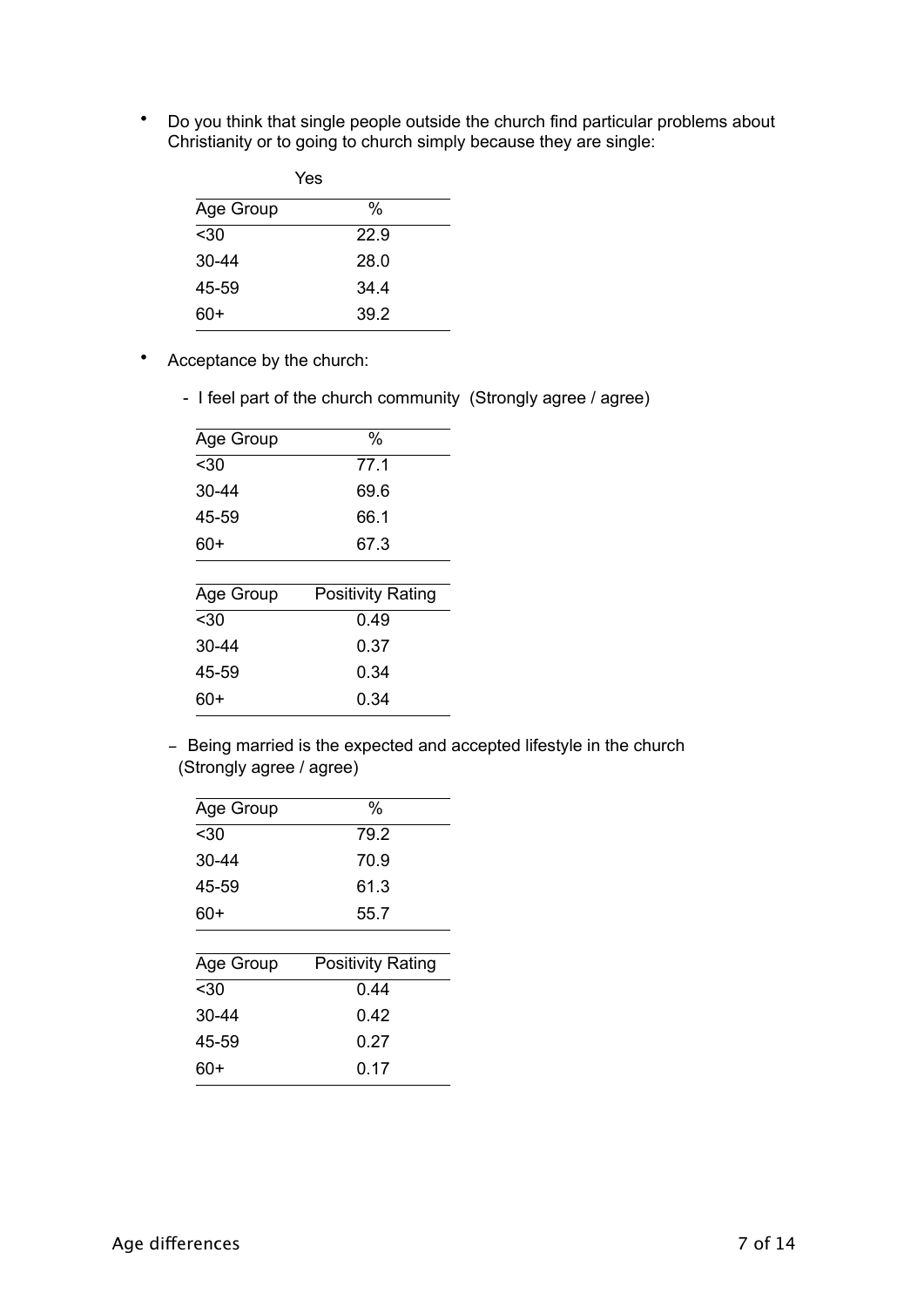| Age Group | %                        |
|-----------|--------------------------|
| $30$      | 35.1                     |
| 30-44     | 44.5                     |
| 45-59     | 36.4                     |
| 60+       | 28.5                     |
|           |                          |
| Age Group | <b>Positivity Rating</b> |
| $30$      | $-0.05$                  |
| 30-44     | 0.06                     |
| 45-59     | 0.03                     |
| 60+       | -0.18                    |
|           |                          |

 - It feels as if there is presumption that there must be something wrong with me because I am single (Strongly agree / agree)

> - I feel that I am a less accepted member of the congregation because I am single (Strongly agree / agree)

| Age Group | $\%$                     |
|-----------|--------------------------|
| $30$      | 19.0                     |
| 30-44     | 28.0                     |
| 45-59     | 30.3                     |
| 60+       | 28.1                     |
|           |                          |
| Age Group | <b>Positivity Rating</b> |
| $30$      | $-0.32$                  |
| 30-44     | -0.18                    |
| 45-59     | -0.15                    |
| 60+       | -0.18                    |
|           |                          |

 - The church says it is a family but doesn't treat singles as family members (Strongly agree / agree)

| Age Group | $\%$                     |
|-----------|--------------------------|
| $30$      | 24.6                     |
| 30-44     | 36.9                     |
| 45-59     | 44.4                     |
| 60+       | 41.1                     |
|           |                          |
| Age Group | <b>Positivity Rating</b> |
| $30$      | $-0.23$                  |
| 30-44     | $-0.04$                  |
| 45-59     | 0.04                     |
| 60+       | 0.01                     |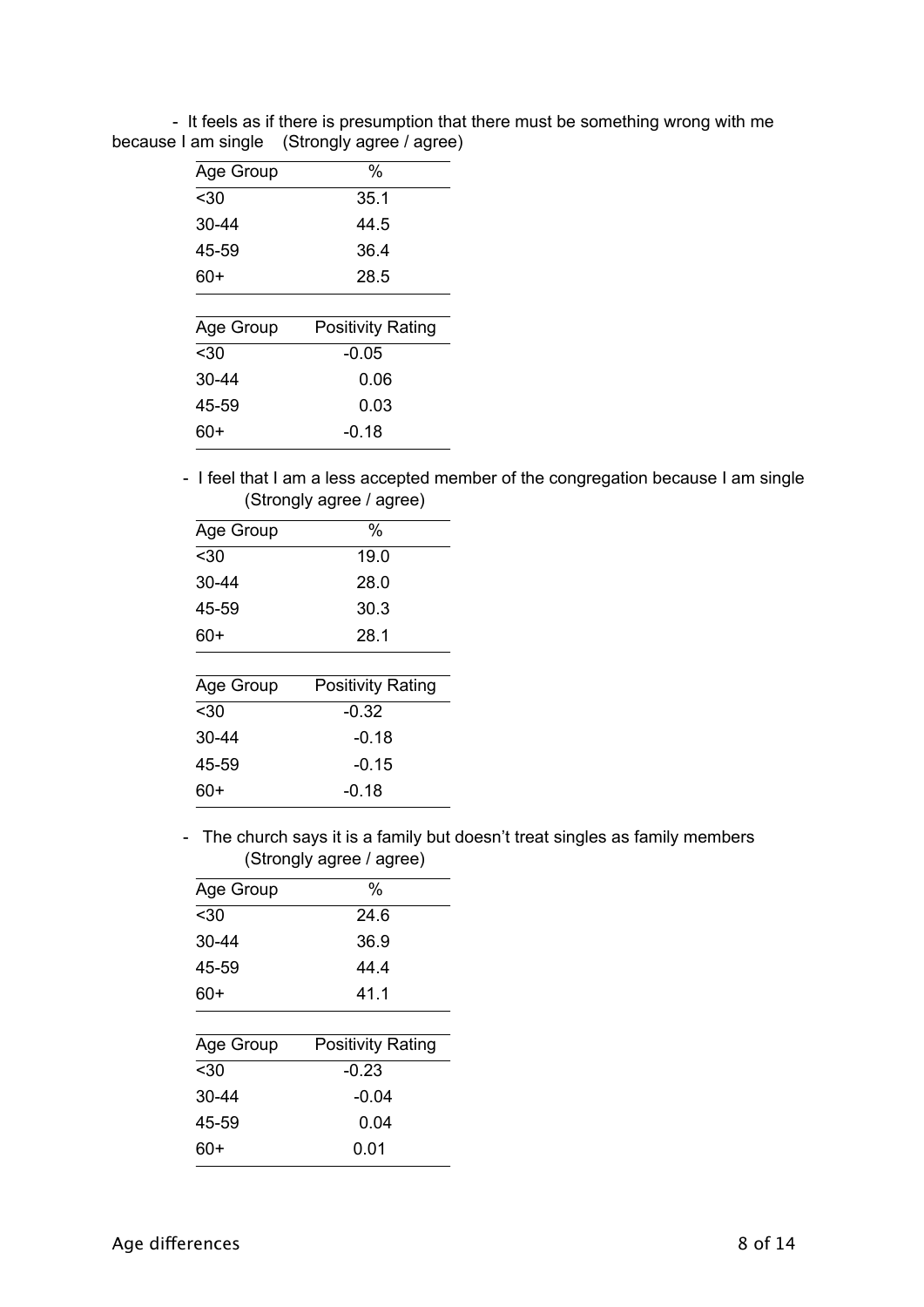• Have you heard your church leader(s) teach that Christians should only marry those who share their faith? Yes, strongly

| Age Group | %    |
|-----------|------|
| $30$      | 51.6 |
| $30 - 44$ | 51.3 |
| 45-59     | 42.6 |
| 60+       | 36.7 |

- Being single I enjoy:
	- The freedom to make my own choices (strongly agree/agree)

| Age Group | %    |  |
|-----------|------|--|
| $30$      | 69.0 |  |
| $30 - 44$ | 65.5 |  |
| 45-59     | 64.7 |  |
| $60+$     | 55.7 |  |

- A more peaceful home life (strongly agree/agree)

| Age Group | %    |
|-----------|------|
| $30$      | 32.9 |
| $30 - 44$ | 45.3 |
| 45-59     | 49.5 |
| $60+$     | 45.2 |

- Having my independence (strongly agree/agree)

| Age Group | %    |  |
|-----------|------|--|
| $30$      | 67.2 |  |
| 30-44     | 69.1 |  |
| 45-59     | 61.8 |  |
| 60+       | 54.5 |  |
|           |      |  |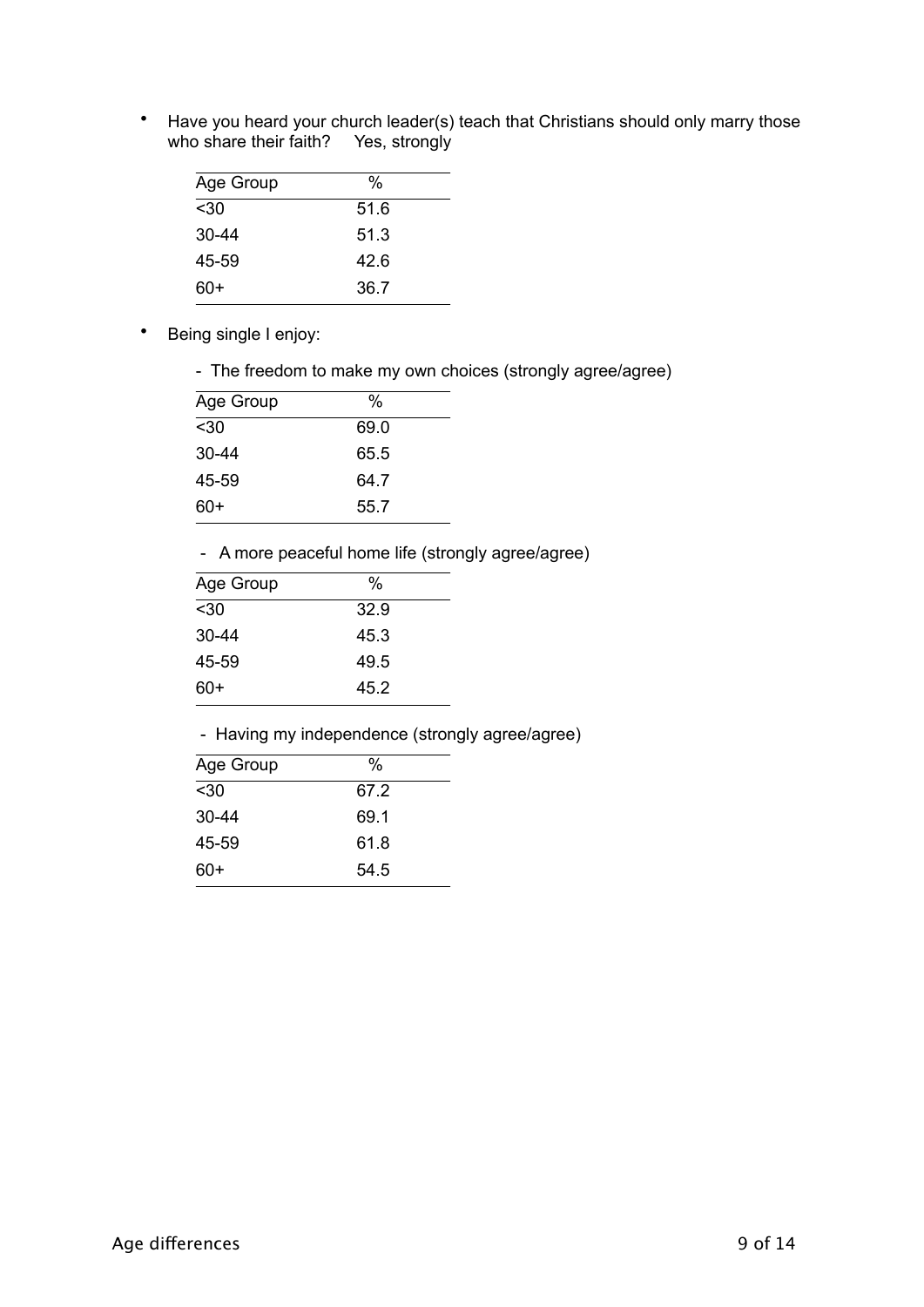• Problems due to singleness:

|  |  |  |  |  | - I am worried about my future (Strongly agree / agree) |  |  |
|--|--|--|--|--|---------------------------------------------------------|--|--|
|--|--|--|--|--|---------------------------------------------------------|--|--|

| Age Group | $\%$                     |
|-----------|--------------------------|
| $30$      | 58.1                     |
| 30-44     | 54.7                     |
| 45-59     | 42.5                     |
| $60+$     | 36.0                     |
|           |                          |
| Age Group | <b>Positivity Rating</b> |
| $30$      | 0.20                     |
| $30 - 44$ | 0.17                     |
| 45-59     | 0.17                     |
| 60+       | -0.06                    |

I have problems with self-esteem (Strongly agree / agree)

| Age Group | $\frac{0}{0}$            |
|-----------|--------------------------|
| $30$      | 57.2                     |
| 30-44     | 47.6                     |
| 45-59     | 42 7                     |
| 60+       | 34.6                     |
|           |                          |
| Age Group | <b>Positivity Rating</b> |
|           |                          |
| $30$      | 0.20                     |
| 30-44     | 0.07                     |
| 45-59     | $-0.03$                  |
| 60+       | $-0.13$                  |

- Difficulty in doing hobbies / activities:
	- Going on holiday alone (Very difficult / difficult)

| Age Group | %    |
|-----------|------|
| $30$      | 16.2 |
| $30 - 44$ | 13.8 |
| 45-59     | 7.8  |
| 60+       | 4.6  |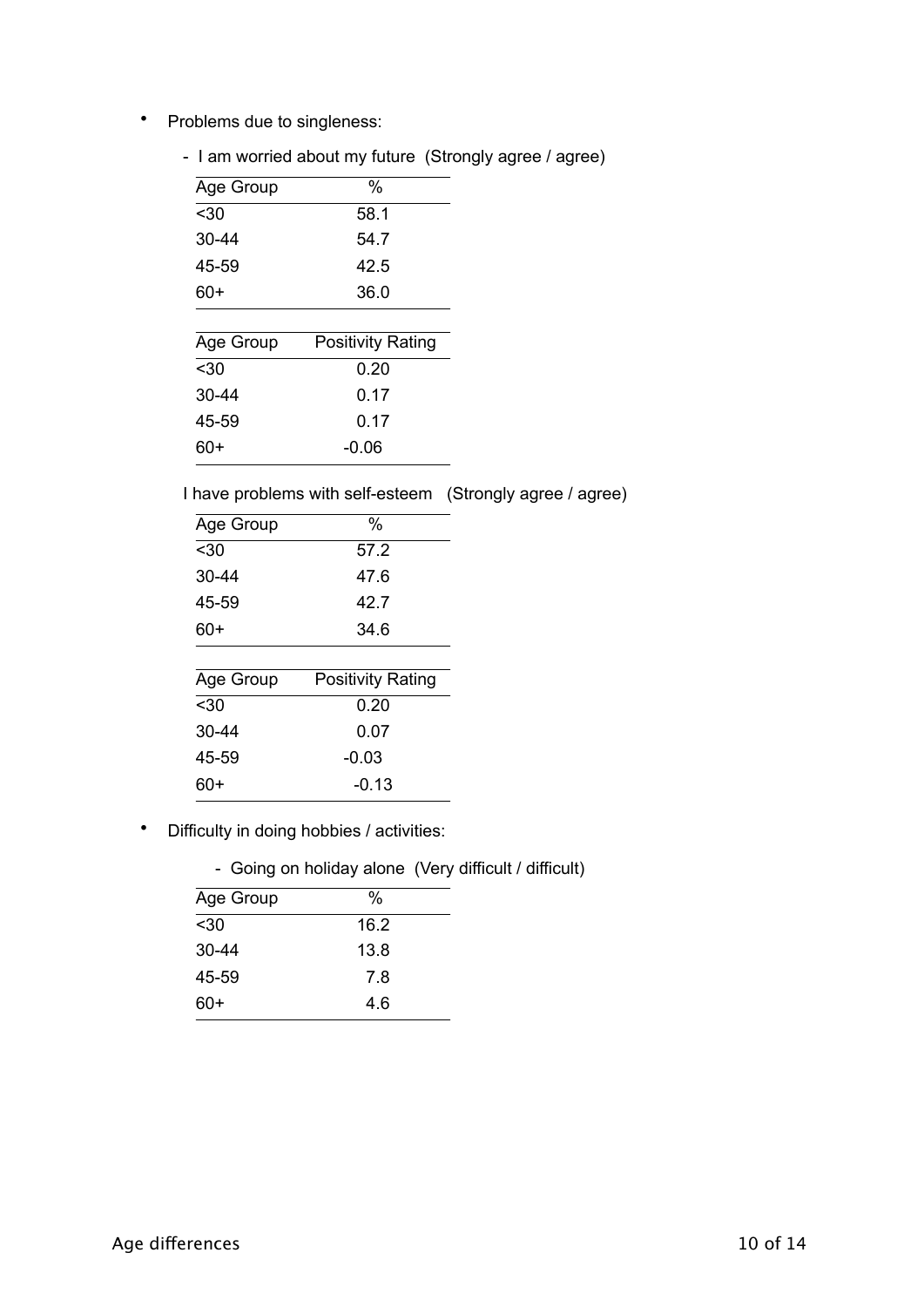• Frequency in doing hobbies / activities:

|  |  | - Socialising generally (At least once each week) |  |  |  |  |  |
|--|--|---------------------------------------------------|--|--|--|--|--|
|--|--|---------------------------------------------------|--|--|--|--|--|

| %    |
|------|
| 52.6 |
| 40.5 |
| 34.0 |
| 44.6 |
|      |

- Hobbies or sports (At least once each week)

| Age Group | %    |
|-----------|------|
| $30$      | 47.1 |
| $30 - 44$ | 51.2 |
| 45-59     | 42.9 |
| 60+       | 50.0 |

Working extra hours to fill time (At least once each week)

| Age Group | %    |
|-----------|------|
| $30$      | 24.2 |
| $30 - 44$ | 23.3 |
| 45-59     | 20.1 |
| 60+       | 13.0 |
|           |      |

- How has being single impacted your faith:
	- Being on my own has made me struggle with my faith (Strongly agree / agree)

| Age Group | $\%$                     |
|-----------|--------------------------|
| $30$      | 41.1                     |
| 30-44     | 45.2                     |
| 45-59     | 35.7                     |
| 60+       | 27.0                     |
|           |                          |
| Age Group | <b>Positivity Rating</b> |
| $30$      | 0.02                     |
| 30-44     | 0.04                     |
| 45-59     | $-0.10$                  |
| 60+       | -0 19                    |
|           |                          |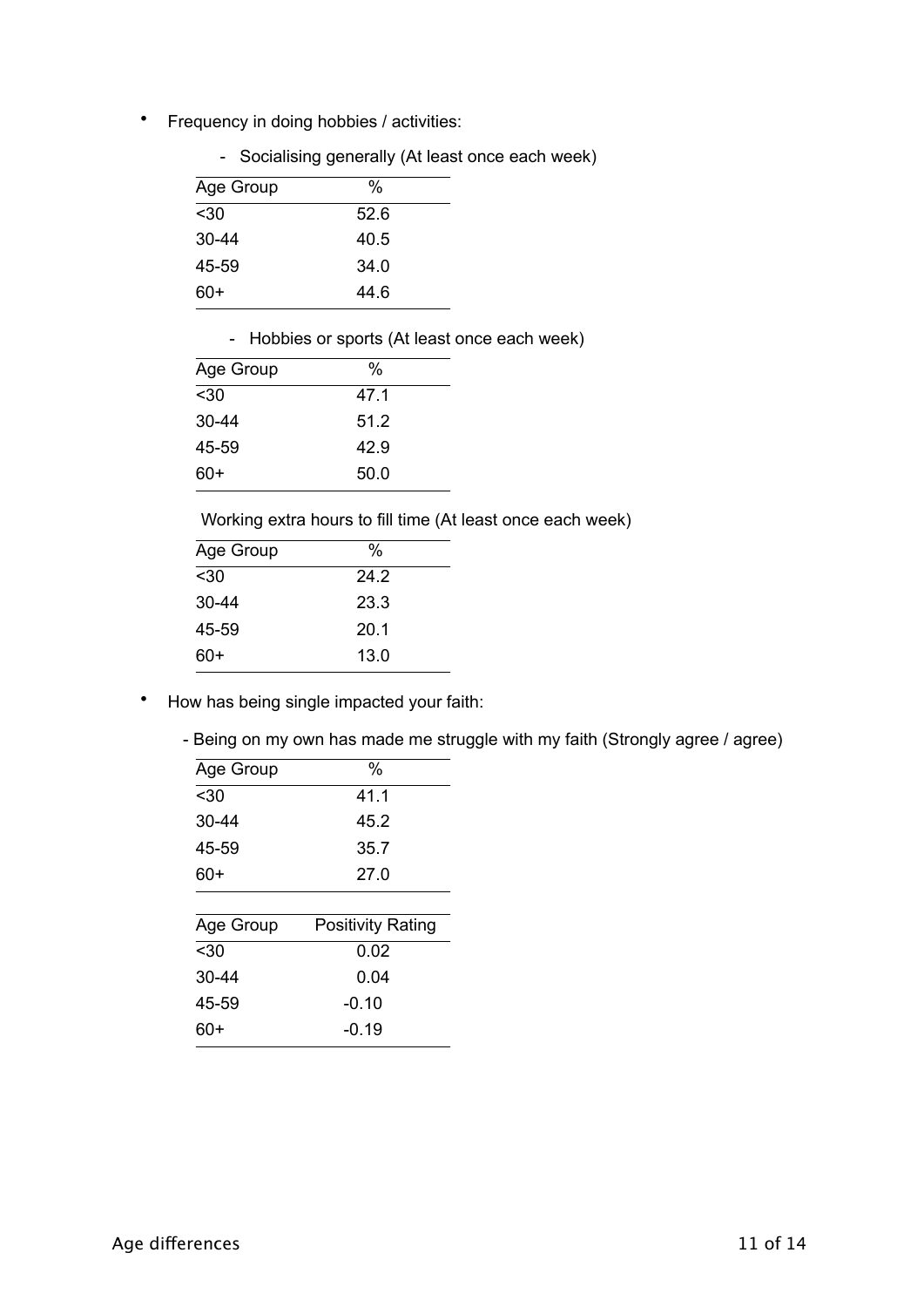| Age Group | %                        |
|-----------|--------------------------|
| $30$      | 49.8                     |
| 30-44     | 57.9                     |
| 45-59     | 44 3                     |
| 60+       | 33.5                     |
|           |                          |
| Age Group | <b>Positivity Rating</b> |
| $30$      | 0.07                     |
| $30 - 44$ | 0.18                     |
| 45-59     | 0.00                     |
| 60+       | -0.14                    |
|           |                          |

 - At times the disappointment of being single has caused me to doubt God has a plan for my life (Strongly agree / agree)

• Best way to meet potential partners:

| - Going to pubs or clubs |     |  |
|--------------------------|-----|--|
| Age Group                | %   |  |
| $30$                     | 7.5 |  |
| $30 - 44$                | 6.1 |  |
| 45-59                    | 3.0 |  |
| 60+                      | 3.7 |  |

- Through organised events and holidays

| Age Group | %    |
|-----------|------|
| $30$      | 15.3 |
| $30 - 44$ | 24.6 |
| 45-59     | 30.2 |
| 60+       | 34.7 |

• Do you think the church's teaching on sex tends to deter people making or staying with their Christian commitment:

| - I think it has this effect for many people today (Yes) |  |  |
|----------------------------------------------------------|--|--|
|----------------------------------------------------------|--|--|

| Age Group | %    |  |
|-----------|------|--|
| $30$      | 56.3 |  |
| $30 - 44$ | 46.2 |  |
| 45-59     | 42.3 |  |
| 60+       | 42.7 |  |
|           |      |  |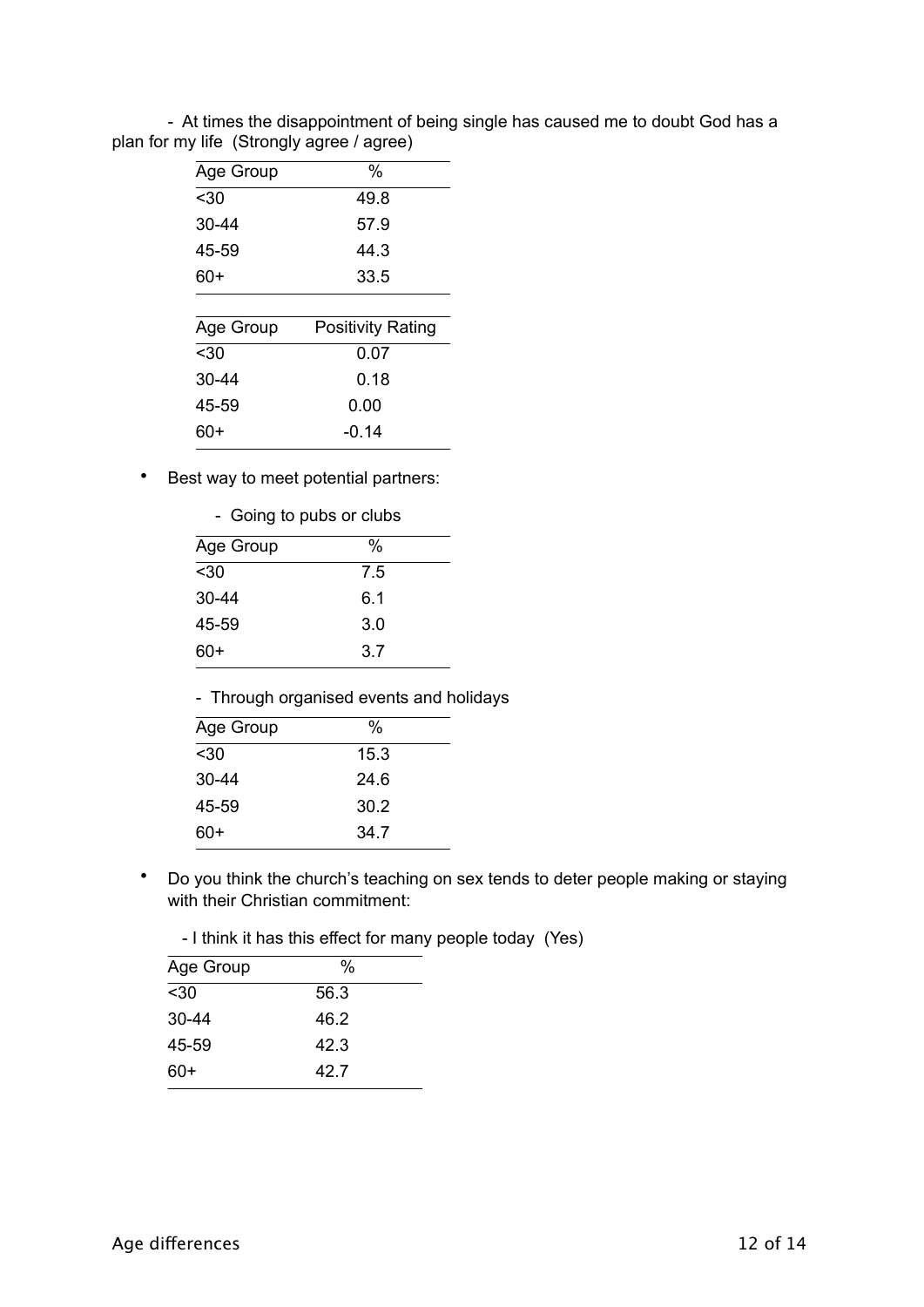• Would it help to have some more teaching, guidance or study materials to help you understand your faith in the context of being single:

| Age Group | %    |  |
|-----------|------|--|
| $30$      | 53.7 |  |
| $30 - 44$ | 54.4 |  |
| 45-59     | 40.4 |  |
| $60+$     | 29.7 |  |

Yes, I would like to learn more in this area

• How do you feel your own church could better encourage its single members? (you can select more than one option):

| Age Group | %    |  |
|-----------|------|--|
| $30$      | 67.4 |  |
| $30 - 44$ | 67.3 |  |
| 45-59     | 70.5 |  |
| 60+       | 78.7 |  |

Encourage singles in leadership roles

• Who do you feel is responsible for addressing the needs of single Christians and reaching out to single people outside of the church?

| - Leaders in the church |
|-------------------------|
|-------------------------|

| $\%$ |  |
|------|--|
| 19.3 |  |
| 16.4 |  |
| 26.2 |  |
| 30.1 |  |
|      |  |

- Single people in the church

| Age Group | %    |  |
|-----------|------|--|
| $30$      | 26.4 |  |
| $30 - 44$ | 26.0 |  |
| 45-59     | 33.5 |  |
| $60+$     | 34.2 |  |

- Married people in the church

| Age Group | %    |  |
|-----------|------|--|
| $30$      | 54.8 |  |
| $30 - 44$ | 56.2 |  |
| 45-59     | 66.2 |  |
| 60+       | 77.0 |  |